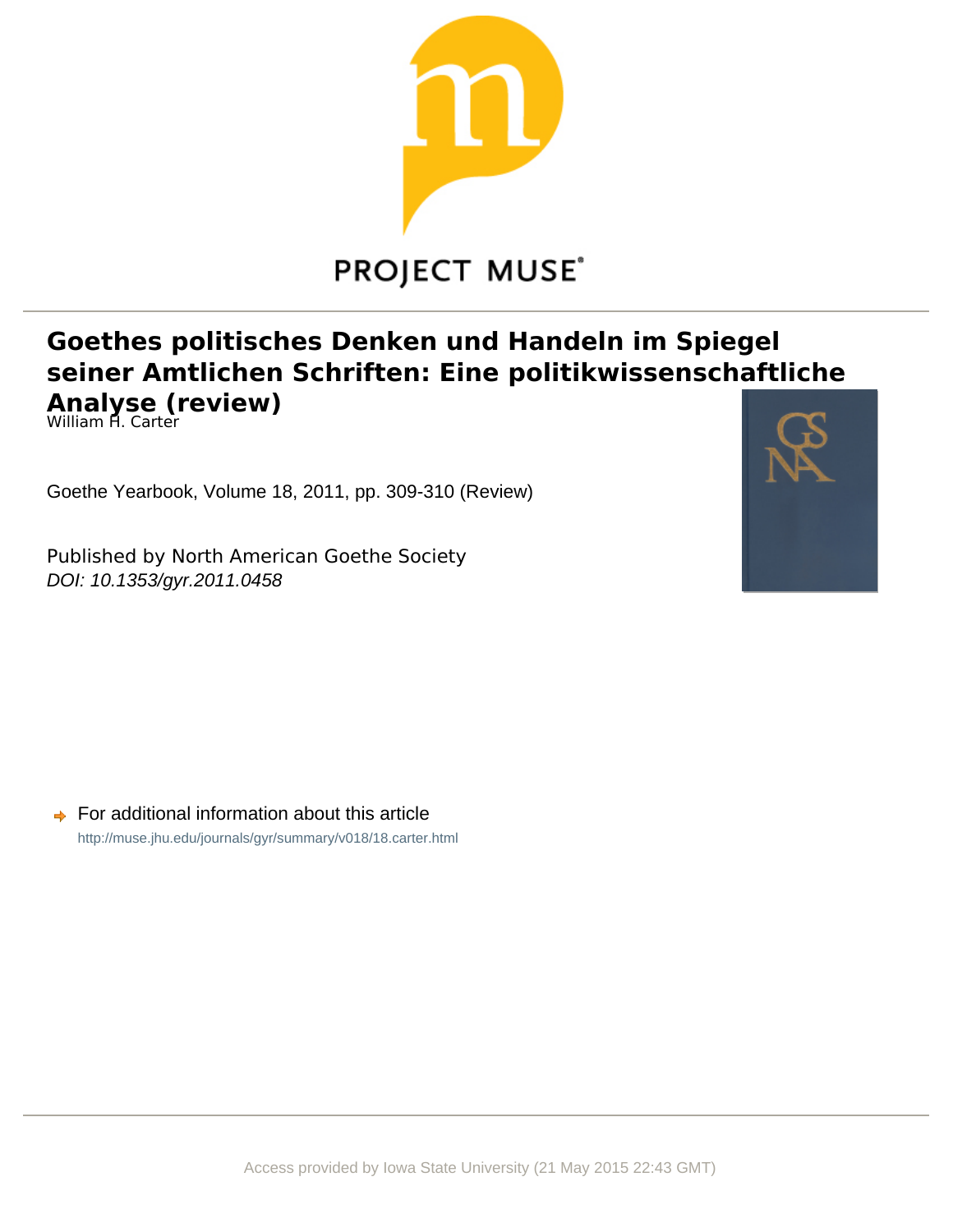of the book justifies its beginning *in medias res*, since the general thesis emerges quickly enough and since little is presupposed from chapter to chapter. The reader comes away both with a thorough background in varying interpretations of *Elective Affinities* from two centuries, as well as a new perspective on the text—a welcome addition to already voluminous scholarship and an altogether auspicious beginning to Bucknell University Press's "New Studies in the Age of Goethe."

## *Stanford University Adrian Daub*

Wolfgang Pollert, **Goethes politisches Denken und Handeln im Spiegel seiner Amtlichen Schriften: Eine politikwissenschaftliche Analyse**. Munich: Akademischer Verlag München, 2004. 349 pp.

Goethe's *Amtliche Schriften* document in great detail the many responsibilities he undertook during his public service in Weimar, which began in 1776 and continued for decades following his return from Italy. Whether one is familiar with this side of Goethe or desires to learn more about it, Wolfgang Pollert provides a welcome contribution to this area of Goethe studies, one which still remains largely unexplored. As the title suggests, Pollert's study is not a literary analysis. While there are a few brief references to *Faust*, *West-östlicher Divan*, and the *Wilhelm Meister* novels, the author concentrates primarily on Goethe's official writings and related texts. He situates them within the larger contexts of both Weimar and Goethe's lifelong engagement with politics. The first five sections, which vary substantially in length, cover the following topics: "Der historische Hintergrund," "Goethes Jugendzeit," "Von Frankfurt nach Weimar," "Goethe und die Politik überhaupt," and "Goethe in politischen Ämtern." These eighty-seven pages provide a backdrop against which to view Goethe's decision to accept the position of Geheimer Legationsrat offered to him by the then eighteen-yearold Duke Carl August, eight years his junior. The last of the sections listed above gives a concise summary of Goethe's duties during the decade leading up to his Italian trip. In addition to his seat on the Privy Council (Geheimes Consilium), Goethe was tasked with overseeing the Bergwerkskommission, Wegebaudirektion, Kriegskommission, and Ilmenauer Steuerkommission. Throughout his study, Pollert emphasizes Goethe's prowess in financial matters, which he utilized with respect to his duties in Ilmenau, where he dealt extensively with taxation and the revival and operation of its mine.

Goethe's efforts to revive the mine at Ilmenau represent his greatest undertaking during his time as a public official. Pollert dedicates a lengthy section to "Goethe, Ilmenau und die praktische Politik," in which one sees the trials and tribulations associated with this mining venture. Goethe first visited the mine in 1776 during his first of twenty-eight trips to Ilmenau. On February 24, 1784, residents celebrated the reopening of the mine, and Goethe gave a short speech. After a religious service the locals and their children proceeded to the groundbreaking ceremony. Pollert describes Goethe's role as follows: "Schreiber reichte Goethe eine bergmännische Keilhaue, mit welcher der Herr Geheimrat den ersten Hieb vollbrachte, worauf die Menge eine dreimaliges 'Glückauf' ausrief. Anschließend wurde aus jedem Stande einer zum Hieb mit der Keilhaue aufgefordert, auch die Kinder mußten sich beteiligen" (103). Unfortunately for all involved, neither religious conviction nor good fortune would lead to the lasting success of the endeavor. A combination of fiscal problems and an underground collapse ultimately brought about the end of the Ilmenau mine.